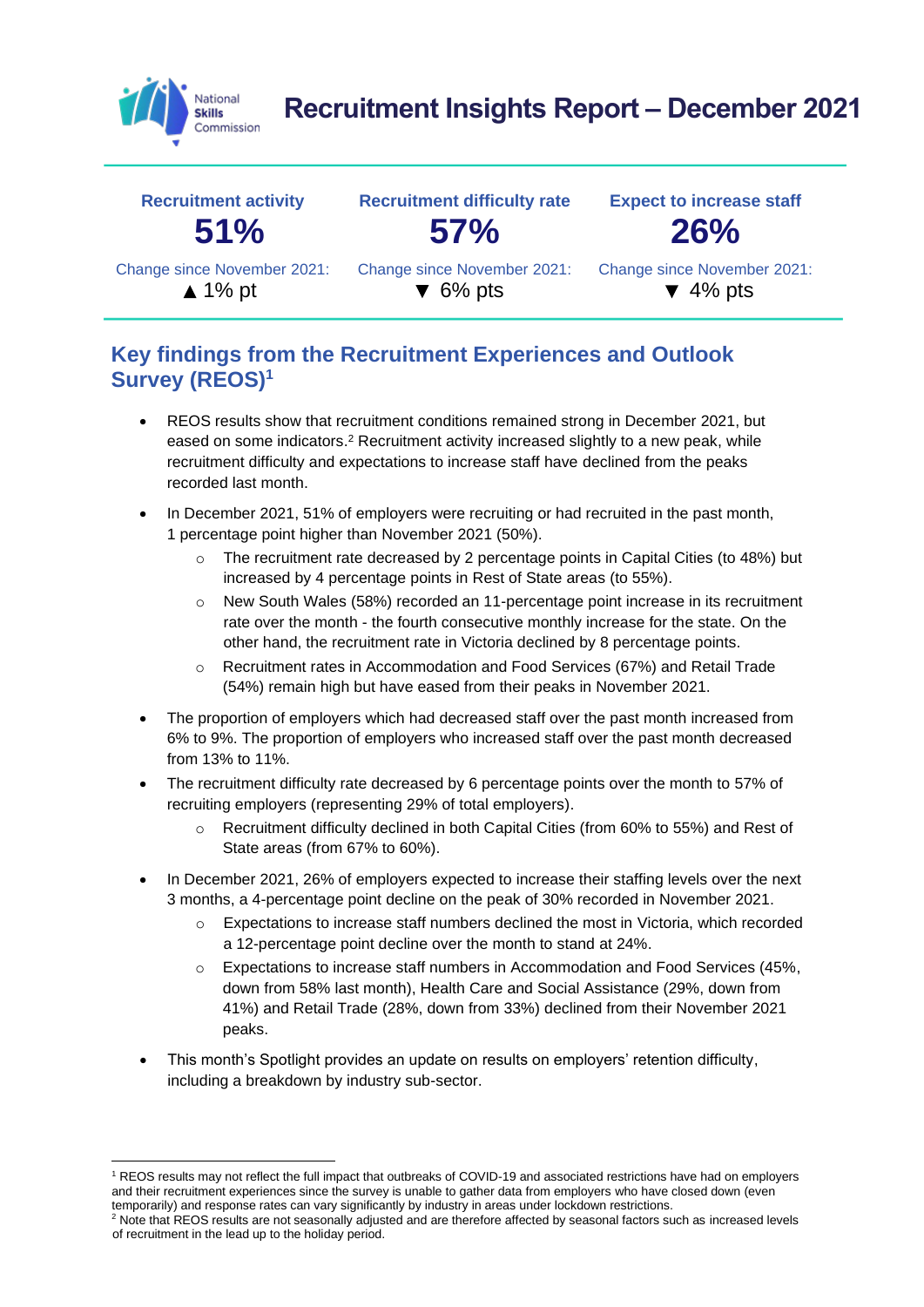### **Recruitment activity**

- In December 2021, 51% of employers were recruiting or had recruited in the past month, 1 percentage point higher than November 2021 (50%).
- The recruitment rate decreased by 2 percentage points in Capital Cities (48%) but increased by 4 percentage points in Rest of State areas (55%).
- New South Wales recorded an 11-percentage point increase in its recruitment rate over the month to stand at 58%. This was the fourth consecutive monthly increase for the state. On the other hand, the recruitment rate in Victoria declined by 8 percentage points.
- The recruitment rate for businesses with 5 to 19 employees increased by 2 percentage points over the month to 46% in December 2021. On the other hand, the recruitment rate for businesses with 20 or more employees fell by 5 percentage points to 71%.
- Recruitment rates in Accommodation and Food Services (67%) and Retail Trade (54%) are high but have eased from their peaks in November 2021.



Aug-20 Sep-20 Oct-20 Nov-20 Dec-20 Jan-21 Feb-21 Mar-21 Apr-21 May-21 Jun-21 Jul-21 Aug-21 Sep-21 Oct-21 Nov-21 Dec-21 20%

0%

20%



**Recruitment rate by selected<sup>3</sup> industries** *Proportion of employers who are recruiting by industry*



<sup>&</sup>lt;sup>3</sup> Some industries are not reportable due to small sample sizes.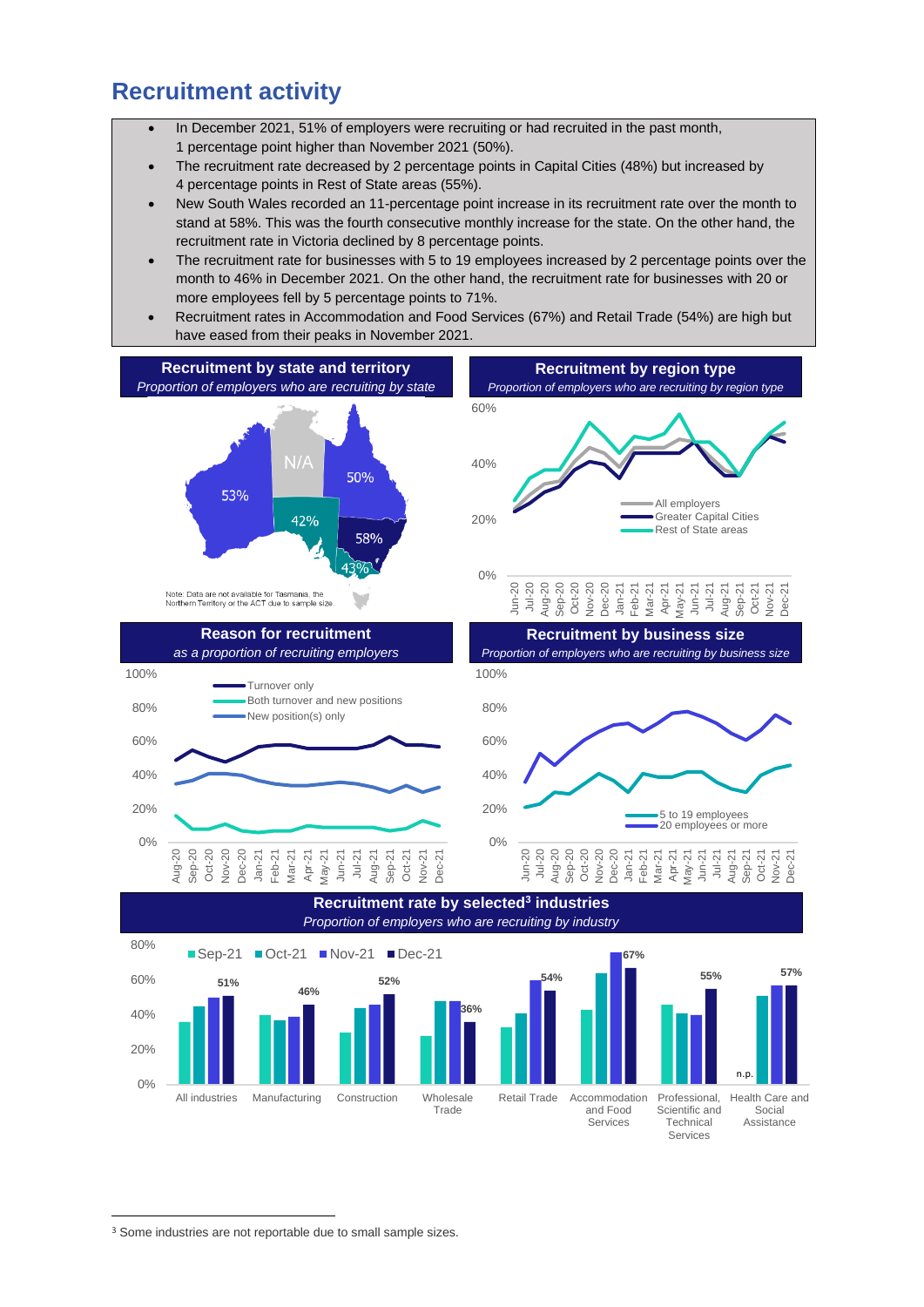## **Recruitment difficulty rate (for recruiting employers)**

- The recruitment difficulty rate fell by 6 percentage points over the month to stand at 57% of recruiting employers (representing 29% of total employers).
- In Rest of State areas, the difficulty rate decreased from 67% to 60% of recruiting employers, while in Capital Cities it decreased from 60% to 55%.
- The recruitment difficulty rate decreased by 8 percentage points for businesses with 20 or more employees (to 52% of recruiting employers) and 4 percentage points for those with 5 to 19 employees (to 59%).
- Higher skilled occupations remain more difficult to recruit for compared with lower skilled<sup>4</sup> occupations, with recruitment difficulty rates of 62% (down from 68% since last month), and 52% (down from 59%) of recruiting employers, respectively.
- The difficulty rate for employers recruiting only for non-casual positions decreased by 9 percentage points to 54% of recruiting employers, while for employers recruiting only for casual positions it decreased from 61% to 59% over the month.











4 In this report, lower skilled refers to occupations with an ANZSCO Skill Level of 4 or 5, while higher skilled refers to ANZSCO Skill Levels 1, 2 or 3.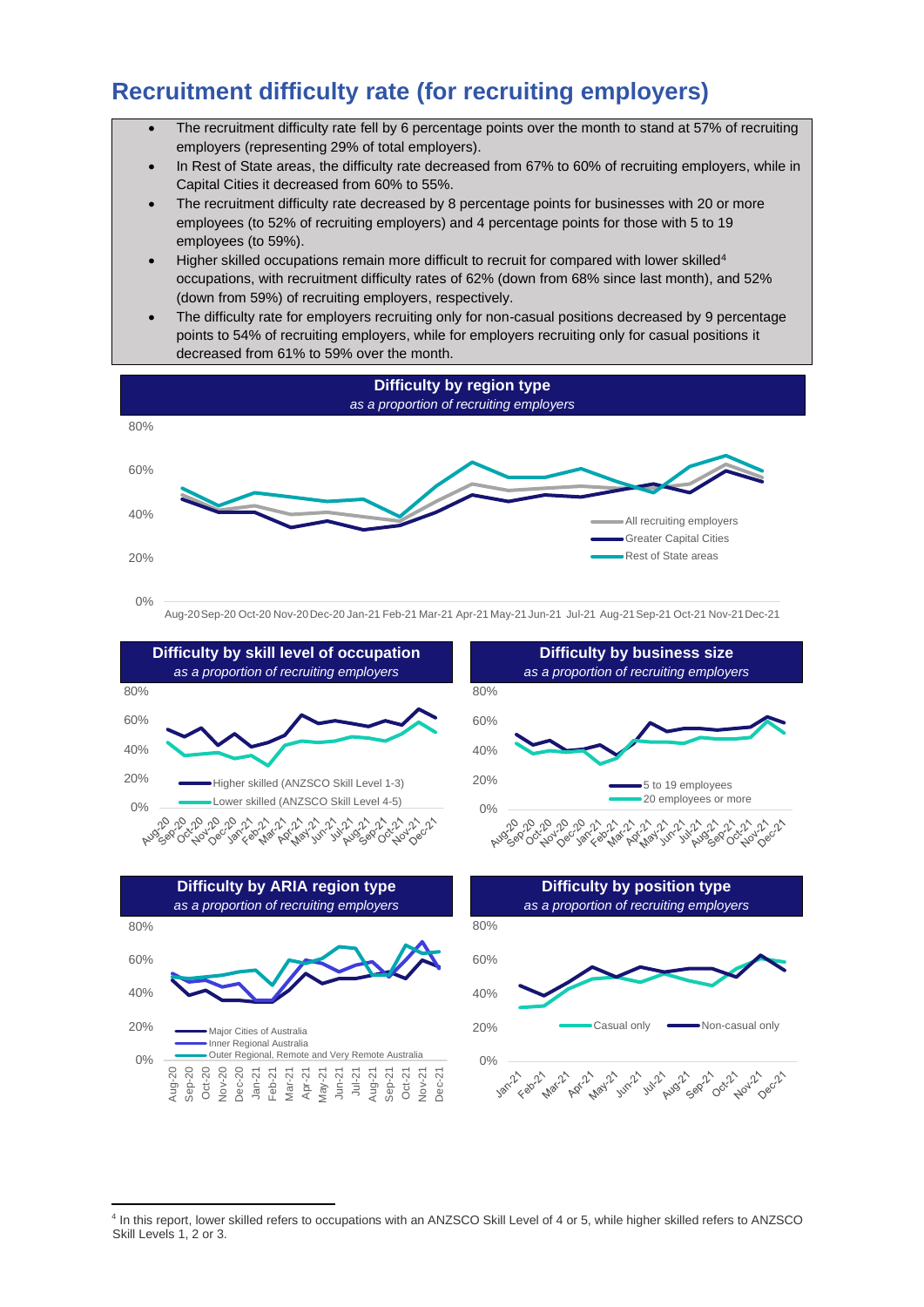### **Staffing changes over the past month**

- In December 2021, the proportion of employers who increased their staffing levels over the past month stood at 11%, a decrease on the 13% recorded in November 2021. The proportion that decreased their staffing levels increased from 6% to 9% over the month. The 'net staffing change' (proportion of employers who increased staff minus the proportion that decreased staff) was +2 percentage points in December 2021, a decline on the +7 percentage points in November 2021, noting that ABS Labour Force data showed significant employment growth in November to a new record high.
- New South Wales recorded the highest net staffing change (+7 percentage points), while the lowest net staffing change was recorded in Victoria (-9 percentage points).
- Net staffing changes for Accommodation and Food Services (+6 percentage points), Retail Trade (+4 percentage points) and Construction (-5 percentage points) all declined from November to December 2021.



**Net staffing change - by state** *Percentage point difference (% increased - % decreased)* **+7 -9 +4 +3 -1** -15 -10 -5  $\Omega$ +5  $+10$  $+15$ New South Wales Victoria Queensland South Australia Western Australia Tasmania  $\blacksquare$  Sep-21  $\blacksquare$  Oct-21  $\blacksquare$  Nov-21  $\blacksquare$  Dec-21 n.p.



<sup>5</sup> Some industries are not reportable due to small sample sizes.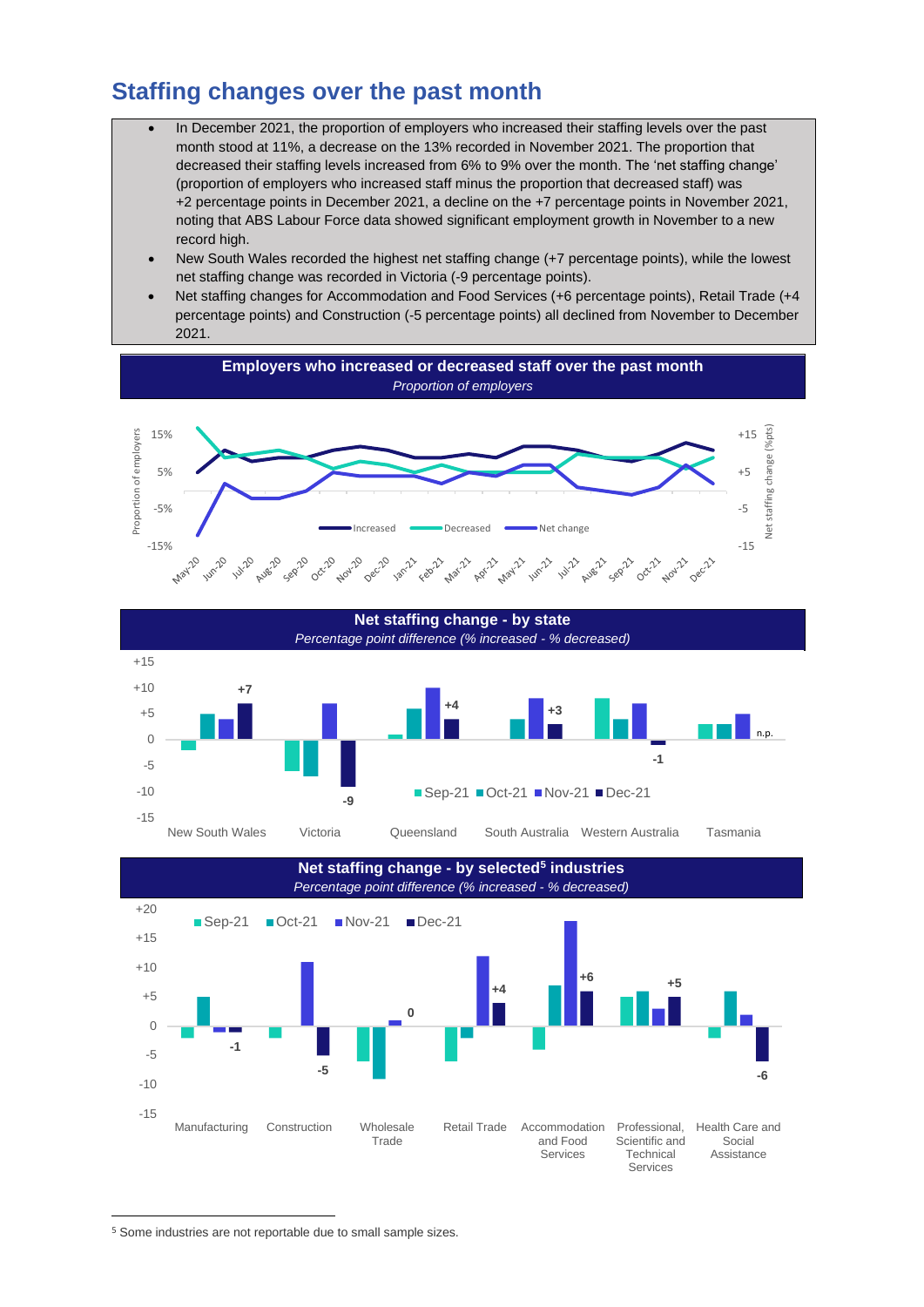## **Employers with staff stood down or on reduced hours**

- The proportion of employers with staff stood down or on reduced hours<sup>6</sup> has remained steady over the month at 6%. This follows the sharp decline that occurred from September 2021 to November 2021, as employers reinstated staff due to easing restrictions and lockdowns ending.
- The proportion of employers with staff stood down or on reduced hours remained steady in Capital Cities (5%) and Rest of State areas (6%) over the month.
- Victoria (8%) had the highest proportion of employers with staff stood down or on reduced hours.
- The Accommodation and Food Services industry declined by 4 percentage points to stand at 7%. This continues the decline from the peak of 48% in September 2021.







Jan-21 Feb-21 Mar-21 Apr-21  $\text{law-21}$ Jun-21 Jul-21 Aug-21 Sep-21 Oct-21 Nov-21 Dec-21

•5 to 19 employees ■ 20 employees or more

<sup>&</sup>lt;sup>6</sup> The question on whether employers had staff stood down or on reduced hours was not asked in June or July 2021.

<sup>&</sup>lt;sup>7</sup> Some industries are not reportable due to small sample sizes.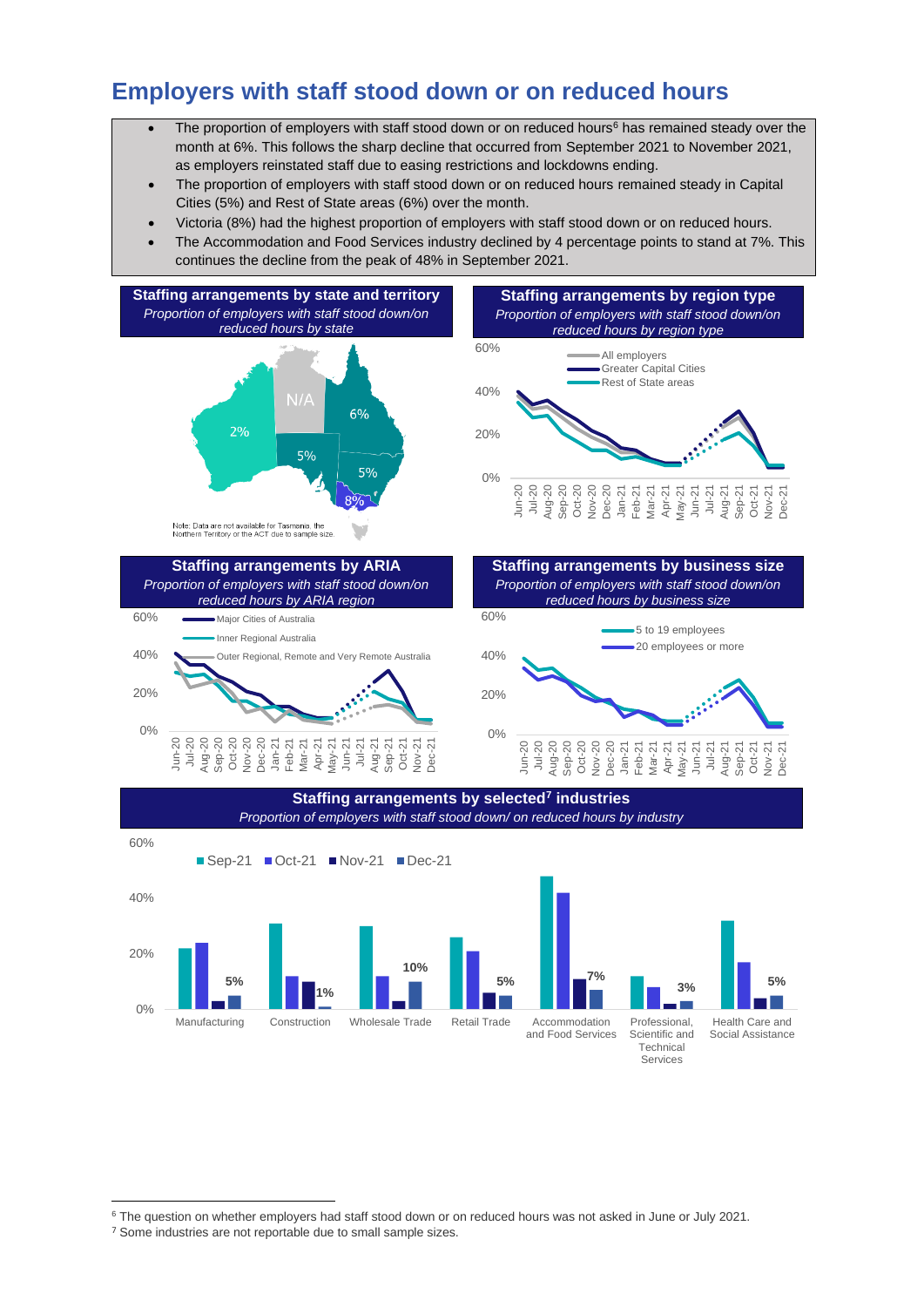### **Staffing outlook**

- In December 2021 some 26% of employers expected to increase their staffing levels over the next 3 months. This was a decline from November 2021, which was a record high for staffing expectations (30% of employers expected to increase staff) and a month of record high employment growth according to ABS Labour Force data.
- New South Wales (32%) had by far the highest proportion of employers expecting to increase staff numbers over the next 3 months, although it had declined by 3 percentage points since November 2021. On the other hand, expectations to increase staffing numbers in Victoria declined by 12 percentage points over the month.
- Accommodation and Food Services (45%) had the highest proportion of employers who expected to increase staff numbers over the next 3 months, a decrease of 13 percentage points from the November 2021 peak of 58%.
- The proportion of employers expecting to decrease staff numbers stood at 2%, a slight increase on November 2021 (1%).





<sup>8</sup> Some industries are not reportable due to small sample sizes.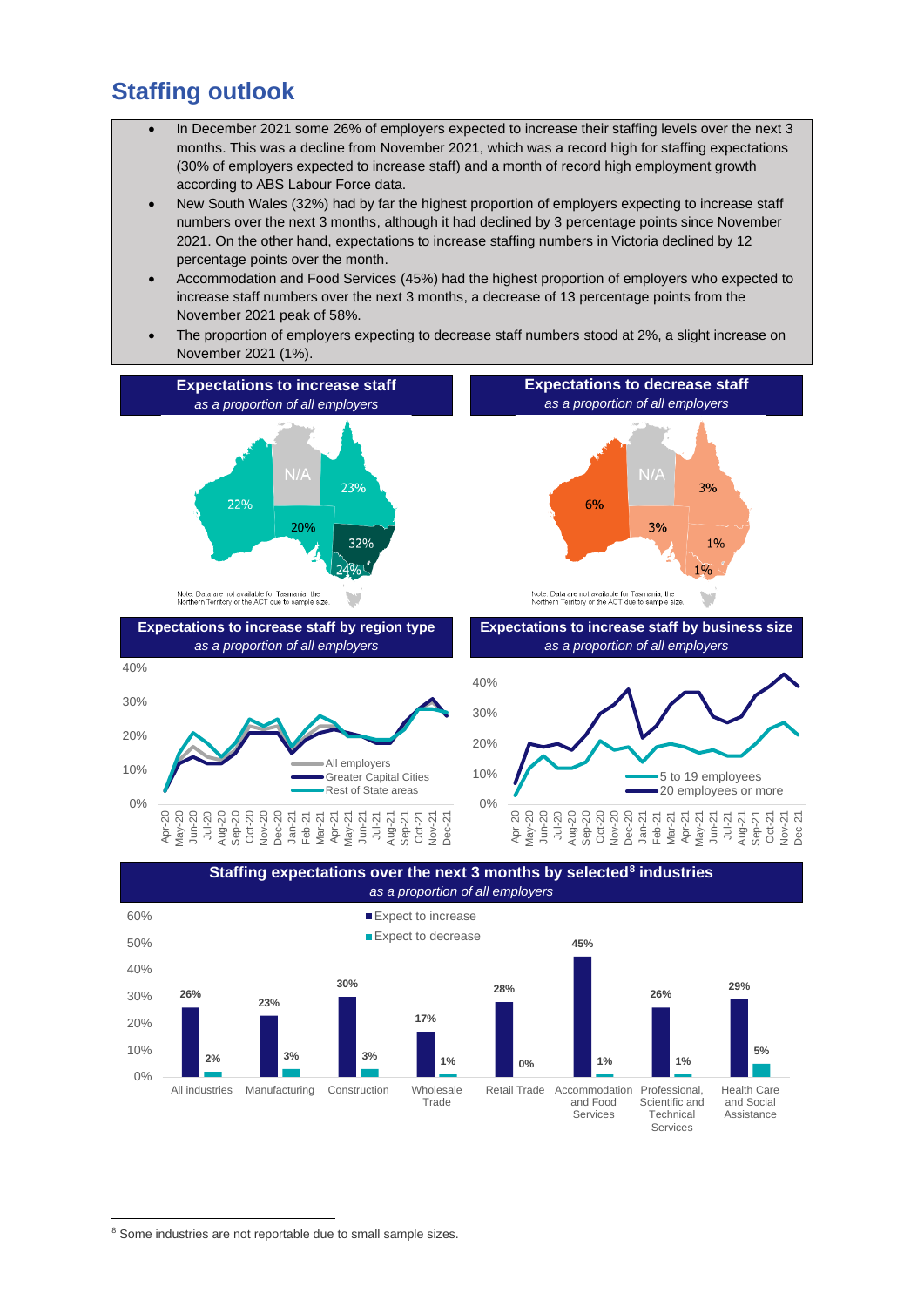## **Spotlight: Further results on employers' retention difficulty**

As part of the REOS, employers are asked whether they had difficulty keeping staff over the past 3 months (referred to in this Spotlight as 'retention difficulty'). Some preliminary results from this question were reported in the July 2021 Recruitment Insights Report. This month's Spotlight provides some further results on this topic.

#### Retention difficulty over the past 6 months

The proportion of employers reporting retention difficulty has increased slightly over the past 6 months, from 8% in July 2021 to 10% in December 2021. In Rest of State areas, it has increased from 10% to 14% over this period, while in Capital Cities there has been little change.



#### Staffing changes for employers with retention difficulty

Employers with retention difficulty experience more frequent changes to their staff numbers. Across July to December 2021, these employers were both more likely to have decreased staff (21%) and more likely to have increased staff (17%) in the previous month compared with employers without retention difficulties (7% and 9% respectively). In addition, employers with retention difficulties were more likely to have decreased staff than increased staff, whereas the opposite is true for employers without retention difficulties.

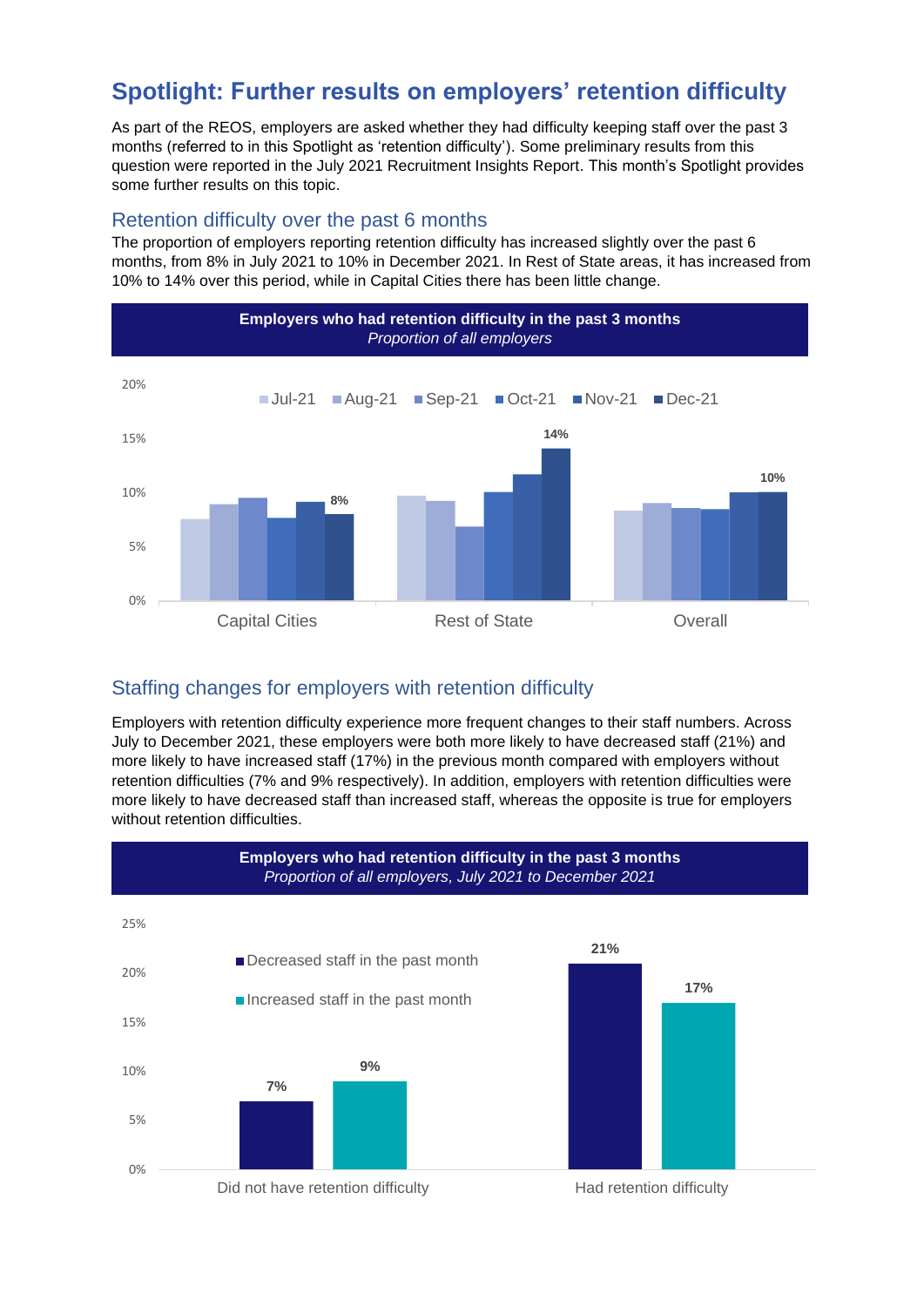### Recruitment experiences of employers with retention difficulties

Employers who had retention difficulty in the past 3 months are far more likely to have attempted to recently recruit (70%) than those without retention issues (40%). Nearly three quarters (73%) of employers who had retention difficulty and recently attempted to recruit said that recruitment was difficult, and around a third (32%) had long-term unfilled vacancies at the time of the survey. These results show that employers who have trouble keeping staff also often have difficulty replacing them.

|                                        | <b>Attempted to</b><br>recruit in the<br>past month<br>(% of all employers) | <b>Recruitment</b><br>was to<br>replace staff<br>(% of recruiting<br>employers) | <b>Had</b><br>recruitment<br>difficulty<br>(% of recruiting<br>employers) | Had long-term<br>unfilled<br>vacancies <sup>9</sup><br>(% of recruiting<br>employers) |
|----------------------------------------|-----------------------------------------------------------------------------|---------------------------------------------------------------------------------|---------------------------------------------------------------------------|---------------------------------------------------------------------------------------|
| Had retention difficulty <sup>10</sup> | 70%                                                                         | 85%                                                                             | 73%                                                                       | 32%                                                                                   |
| Did not have retention<br>difficulty   | 40%                                                                         | 65%                                                                             | 52%                                                                       | 21%                                                                                   |

#### Table 1: Recruitment experiences and retention difficulty (July 2021 to December 2021)

### Accommodation and Food Services is still most affected by retention issues

The Accommodation and Food Services industry has by far been the most affected by retention difficulties, reported by over a fifth of employers in both Capital Cities and Rest of State areas. In Health Care and Social Assistance, the incidence of retention difficulty differed notably by region type; 16% of employers reported having retention difficulty in Rest of State areas, compared with only 9% in Capital Cities. The differences in retention difficulty across region types was generally small for most other industries.



<sup>9</sup> Refers to employers who had unfilled vacancies, that had been unfilled for more than 1 month, at the time of the survey.

<sup>&</sup>lt;sup>10</sup> Retention difficulty in the past 3 months.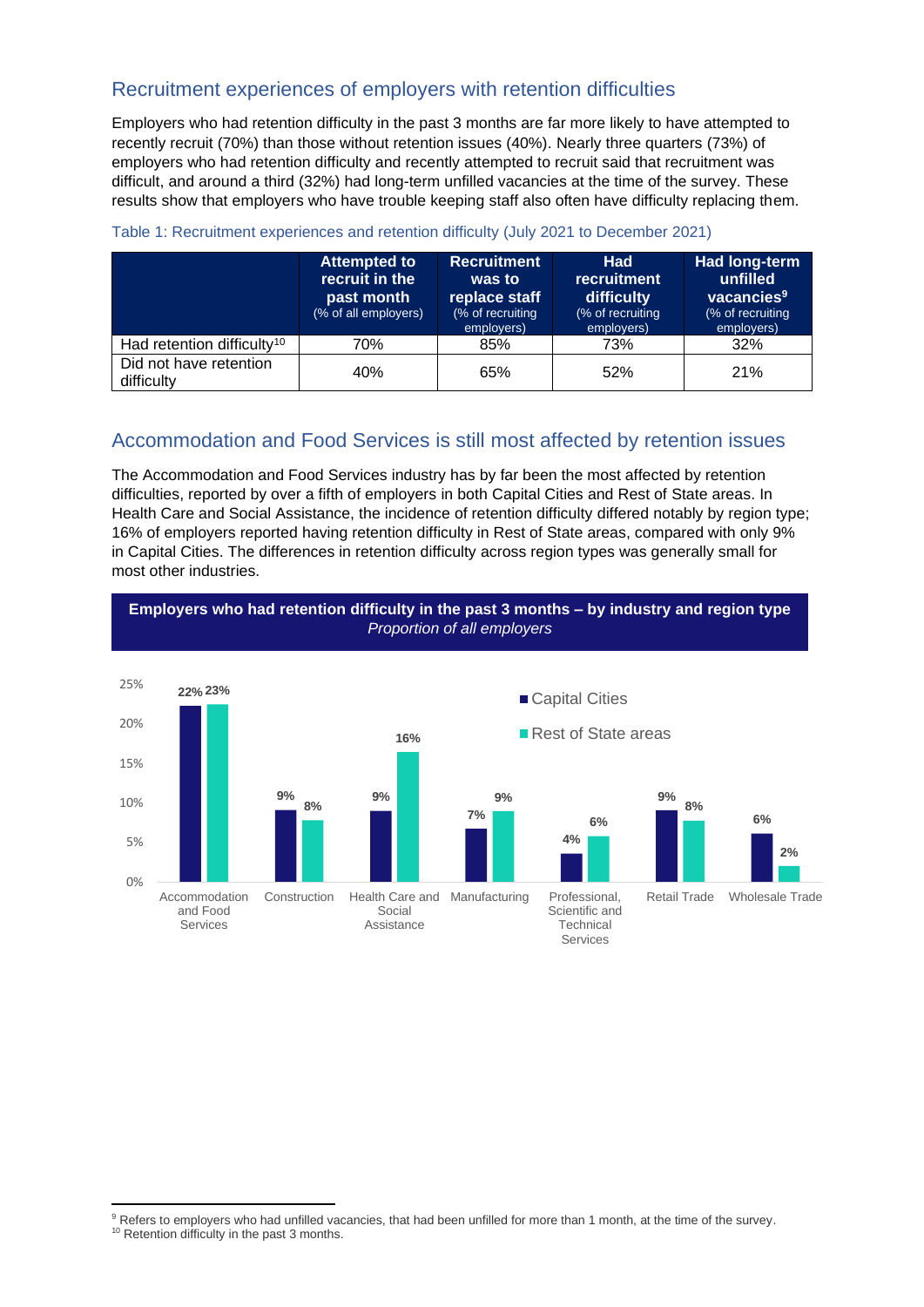The chart below shows retention difficulty by selected industry sub-sectors<sup>11</sup>. From July to December 2021, Pubs, Taverns and Bars most commonly reported having retention difficulty in the previous 3 months (31%) followed by Residential Care Services (29%), Cafes, Restaurants and Takeaway Food Services (21%) and Accommodation (18%).



### Have the reasons for retention difficulty changed?

The reasons for employers' retention difficulty have changed somewhat over the past 6 months. 'Competition from other jobs' was the most common reason for employers' retention difficulty across both quarters. The main shift that occurred over the quarter is that 'Nature of the work/industry' decreased from 28% to 19% over the quarter, while employers reporting 'Other' reasons increased from 19% to 28%. 'Other' includes a variety of COVID-19 related reasons, including stress and low morale due to COVID-19, and vaccine requirements. The increase in this category may reflect the easing of restrictions and ending of lockdowns that occurred in October 2021.



<sup>11</sup> In this report industry sub-sectors refer to the 3-digit industry groups defined by the ABS' ANZSIC classification. Industry subsectors presented in the chart were selected based on sample size.